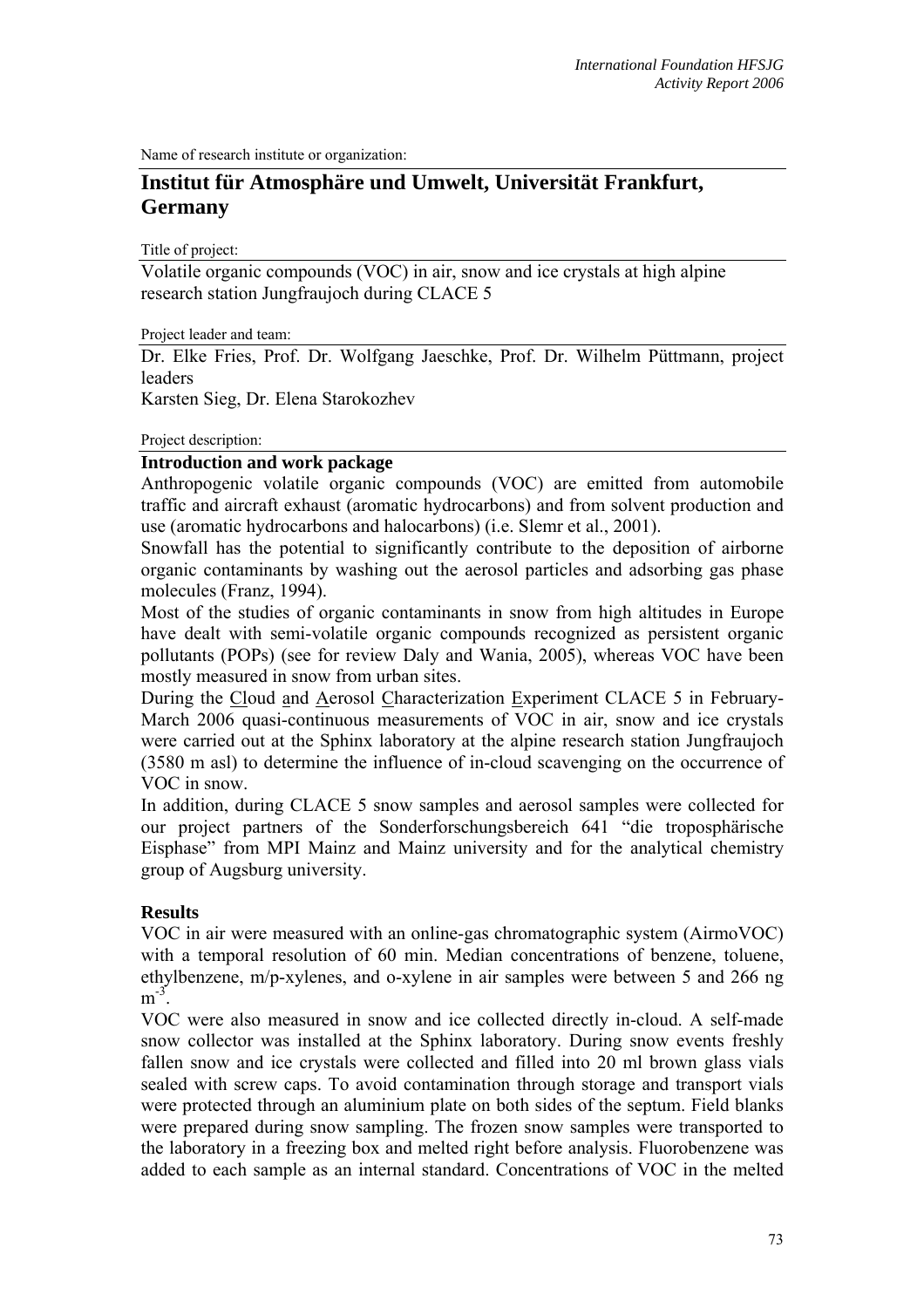ice were determined by a sensitive method based on a self-controlled Solid-Phase-Dynamic-Extraction (SPDE) followed by gas chromatography /mass spectrometry (GC/MS). VOC were allowed to adsorb on a syringe coated with a mixture of polydimethylsiloxan (PDMS) and activated charcoal (AC). After extraction, the syringe was drawn into the GC injector and analytes were desorbed thermally at 230 °C. Results from the occurrence of VOC in snow were also compared to the results from CLACE 4 in 2005.

Benzene and alkylated benzenes, chlorinated hydrocarbons and monoterpenes were identified in snow samples. During CLACE 4 (2005), particularly the biogenic compounds α-pinene, ß-pinene and limonene show enhanced concentrations in March than in February. This may reflect increased local emission rates of these compounds as winter gives way to spring. Lower concentrations of VOC were detected in samples collected from snow events without preceding precipitation free days before sampling. Generally there is a tendency in the results that higher concentrations are found after longer precipitation free periods, suggesting that higher concentrations in snow may be caused by the washout effect of precipitation. No dependence of concentrations of VOC in snow on the days of the week could be observed. During CLACE 4 (2005) concentrations of most of the VOC were higher than during CLACE 5 (2006). During the snow sampling performed in CLACE 4, the wind direction was predominately from the Northeast and the wind speeds high. In contrast, during the sampling of CLACE 5 the wind came from the south-south west with much lower wind speeds. Lower concentrations in 2005 could be explained by different transport processes of organic gases from the surrounding valleys to Jungfraujoch. High concentration variations of VOC in snow samples taken at the same time at the same place demonstrate a heterogeneous nature of snow which causes variable distribution of VOC in snow. Scavenging ratios (Wg) were determined by relating the gas constant times the ambient temperature to the Henry´s Law constant of the individual compound. Values of Wg varied between 0.1 (limonene) and 5.1 (1,2,3-TMB). From these scavenging ratios and the concentration of VOC measured in snow average concentrations of VOC in air at equilibrium conditions were calculated. Predicted air concentrations between 3  $\mu$ g m<sup>-3</sup> and 42,928  $\mu$ g m<sup>-3</sup> were higher than measured ones. These results demonstrate concentrations of VOC in snow are well above that expected for equilibrium with air. This is an indication that snow scavenges VOC very efficiently and that VOC are accumulated in snow.

# **References**

Daly GL, Wania F, Organic contaminants in mountains. Environ Sci Technol 1998; 39: 385-398.

Franz, TP, Deposition of semivolatile organic chemicals by snow. PhD Thesis, University of Minnesota, Minneapolis, MN. 1994.

Slemr F, Giehl H, Habram M, Slemr J, Schlager H, Schulte P, Haschberger P, Lindermeir E, Dopelheuer A, Plohr M., In-flight measurement of aircraft CO and nonmethane hydrocarbon emission indices. J Geophys Res 2001; 106 (D7): 7485- 7494.

Key words:

Organic compounds, SPDE, snow, GC/MS, air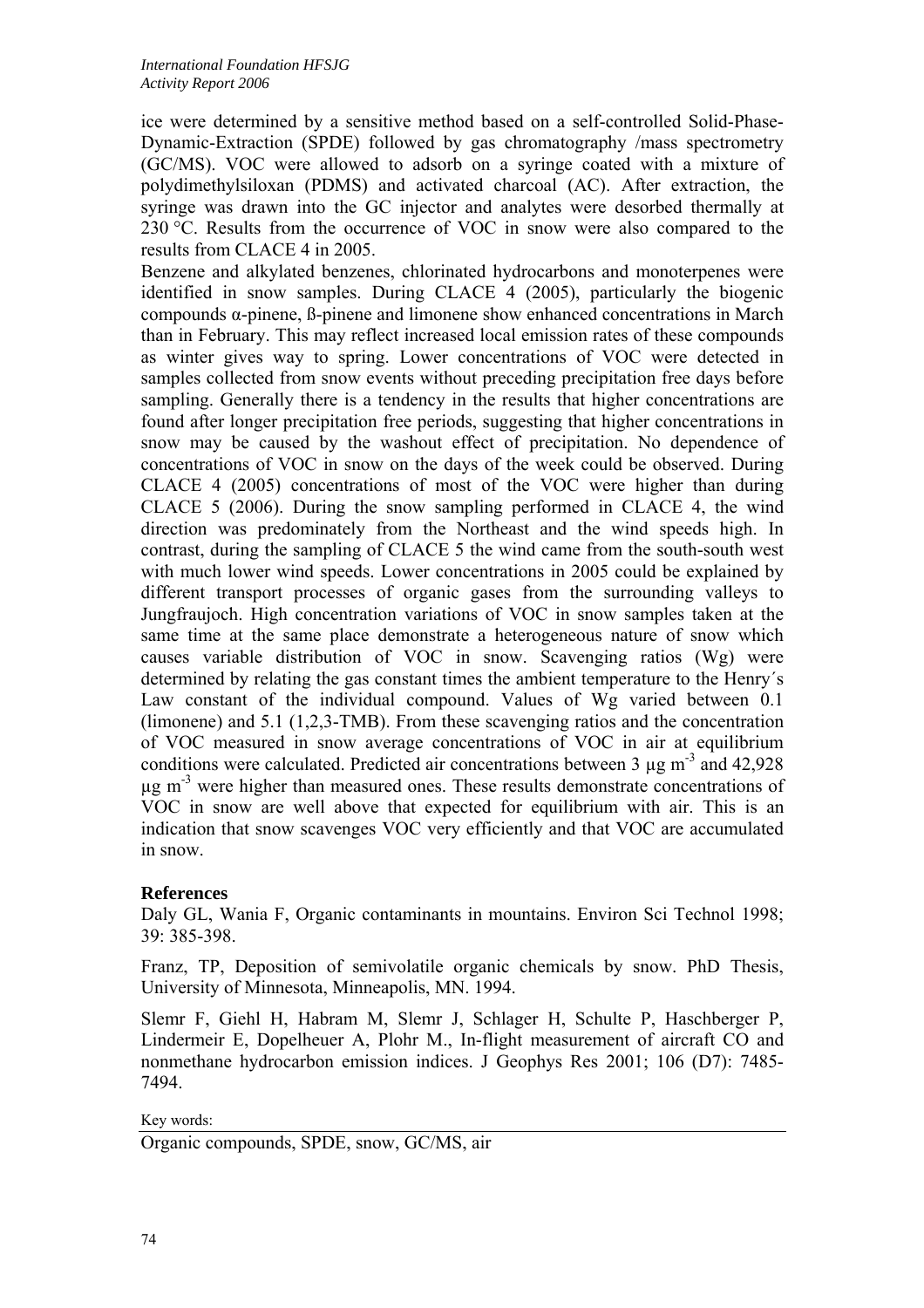Internet data bases:

http://www.meteor.uni-frankfurt.de/b8.htm

Collaborating partners/networks:

Project partners of the SFB 641 from the universities Frankfurt, Mainz and Darmstadt, and the MPI Mainz

Scientific publications and public outreach 2006:

### **Refereed journal articles**

Fries, E., Sieg, K., Jaeschke W., Püttmann, W., Winterhalter, R., Williams, J., Moortgat, G. (2007): Occurrence of VOC in snow and ice in spring at Jungfraujoch (46.6°N, 8.0°E) in 2005 and 2006 during CLACE 4 and 5. Submitted to the special issue "Research at Jungfraujoch: Top of Science" in Science of the Total Environment.

Sieg, K., Fries, E., Püttmann, W. (2007): Analysis of BTEX and Aldehyde with solidphase dynamic extraction from melted snow water; in prep. For submission to Journal of Chromatography A.

Winterhalter, R., Williams, J., Fries, E., Sieg, K., Moortgat, G.K. (2007): Concentrations of higher dicarboxylic acids in fresh snow samples collected at Jungfraujoch during CLACE 5. in prep. For submission to Journal of Environmental Chemistry.

#### **Conference papers**

Sieg, K., Fries, E., Starokozhev, E., Heurich, B, Püttmann, W., Jaeschke W. (2006): Volatile organic compounds (VOC) in air and in snow / ice at high alpine research station Jungfraujoch during Clace 5; poster presentation during the conference "Top of science", Interlaken 2006.

Winterhalter, R., Williams, J., Fries, E., Sieg, K., Moortgat, G.K. (2007): Concentrations of dicarboxylic acids in freshly precipitated snow samples at the high altitude research station Jungfraujoch during CLACE 5. Presentation at the European Geosciences Union General Assembly 2007, 15.4. - 20.4.2007, Vienna.

Address:

Institut für Atmosphäre und Umwelt Johann Wolfgang Goethe - Universität Georg-Voigt-Straße 14 D-60325 Frankfurt am Main

Contacts:

Dr. Elke Fries Tel.: +49 69 798 22911 Fax: +49 69 798 28548 e-mail: E. Fries@kristall.uni-frankfurt.de